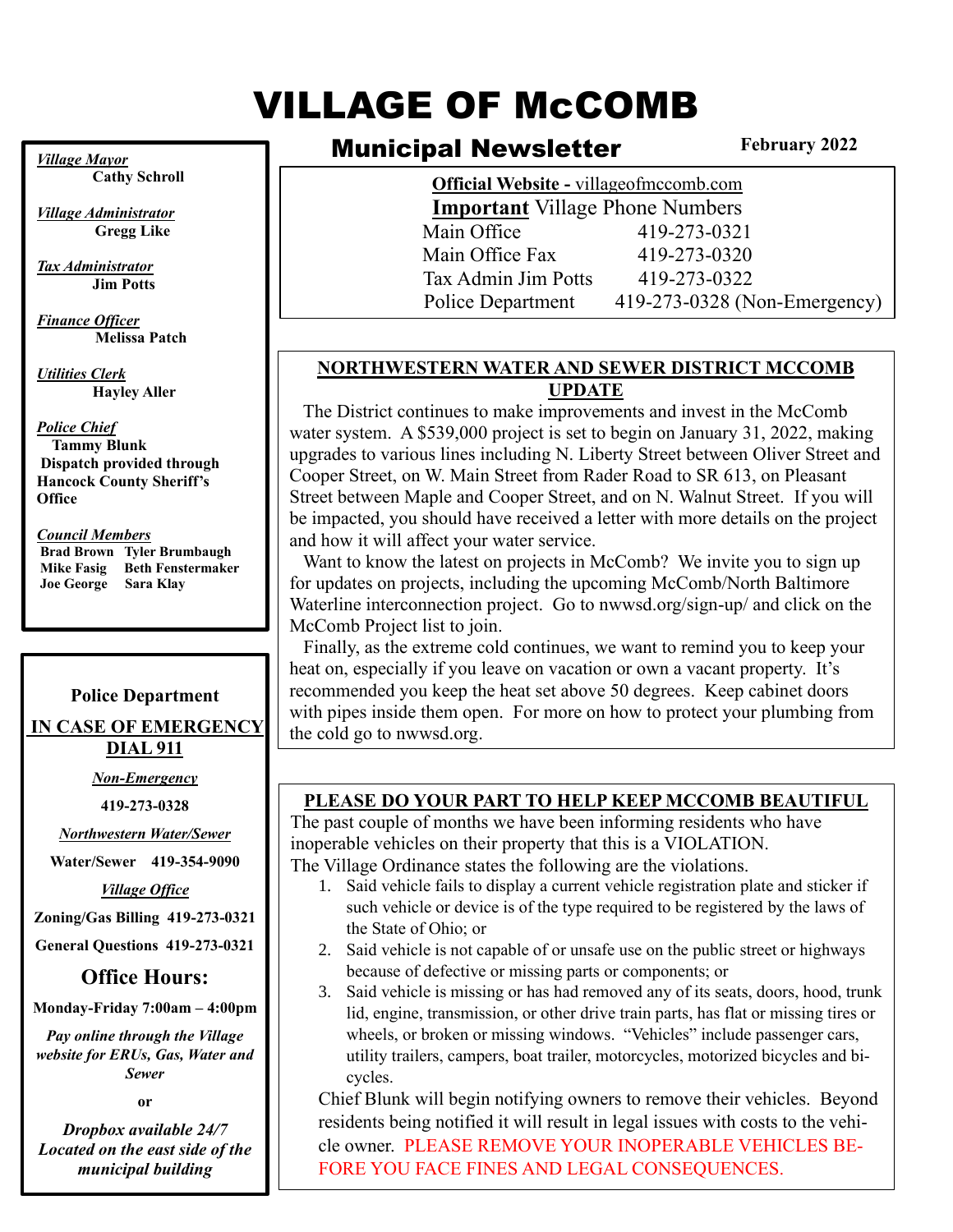*Village Council Meetings:*

*Second and Fourth Monday of each month at 6:30 PM.*

*Council Chambers @ Municipal Building*

*Finance Committee Meeting:*

*3rd Wednesday of month @ 5:30 pm Council Chambers @ Municipal Building*

*Planning Commission Meeting: 3rd Wednesday of month @ 3:30 pm Council Chambers @ Municipal Building*

*Cemetery Board Meetings:*

*Fourth Tuesday of each odd month at 6:30 PM. Council Chambers @ Municipal Building*

*PMP Ambulance Meetings: Third Tuesday of each month at 6:30PM Fire Hall @ Safety Building*

*\_\_\_\_\_\_\_\_\_\_\_\_\_\_\_\_\_\_\_\_\_\_\_\_\_\_*

*Fire District Meetings: Third Tuesday of each month at 7:00PM Fire Hall @ Safety Building*

*Tax Administrator Jim Potts is available by appointment. Please call 419-273-0322 to schedule appointments for concerns with taxes.*

*∞∞∞*

*Mayor Schroll is in the office Tuesday and Thursday 9:00-11:00 AM for appointments Please call 419-273-0321 or email*  [Cschroll@villageofmccom](mailto:Cschroll@villageofmccomb.com) [b.com](mailto:Cschroll@villageofmccomb.com)

*Enroll in NWWSD email updates so you know the latest changes and schedule of work in and around McComb* 

[www.NWWSD.org](http://www.nwwsd.org/)

*select sign up for water and sewer updates from the District*

#### **DUTY TO KEEP SIDEWALKS CLEAN**

We want to remind everyone during the winter season, you have 12 hours AFTER snowfall to clear your sidewalks of snow before fines will be issued.

### **MILITARY BANNERS**

The Village plans to rehang the previous military banners next year along with newly requested ones. If you would prefer not to have yours rehung, you may contact the Village office and pick it up.

#### **MESSAGE FROM CHIEF BLUNK**

For emergencies, please call 911 or call the Sheriff's Department at 419-424- 7097. If I am working the Sheriff's Department will let me know immediately or dispatch a Sheriff Deputy.

### **ANNOUNCEMENT FROM THE VILLAGE ADMINISTRATOR**

We need your help!! As you are aware council has been talking about the Church Street Interceptor project. This project is estimated to cost around 1.4 million dollars. The aim of this project is to help with drainage in the Village. This is only one part of a bigger 11 plus million dollar project for storm drainage throughout the Village. The Village does not have the dollars to do this alone, so we have been trying to get grants to help pay for some of these costs. We have had grant writers from Poggemeyer Design Group to help us with this. Unfortunately, we did not receive any grant money. We have been told by the committees that award these grants what we need to improve on to better our score so we could possibly be awarded the grant dollars. THIS IS WHERE WE NEED YOUR HELP!! We are asking that if you could send us any pictures, insurance claims, any costs that you might have incurred due to flooding of your street or homes and the backing up of storm/sewer water into your home. The more documented material we have the better chance the Village will be awarded grants. The Village would greatly appreciate your help in this matter. In order for us to better help you we need to work together to better our community with new infrastructure that not only helps residents but also helps to bring industry to our Village. Thank you for your help in this matter. Please send information to glike@villageofmccomb.com or contact us at 419-273-0321 Ext. 4 to speak with the Village Administrator.

### **GAS ORGANIZATIONS WILLING TO HELP YOU**

With the winter season, we want to remind you there are organizations willing to help you pay your bills. We have had several people already take advantage of their help. Here is a list of a few we know are willing to help:

- 1. HEAP can be contacted at 800-282-0880 or at www.energyhelp.ohio.gov.
- 2. Community Action can be contacted at 419-423-3755 or at www.hhwpcac.org.
- 3. Christian Clearing House can be contacted at 419-422-2222 or at www.hcchfindlay.org.

### **VILLAGE VOICES**

Would you like to have more information on a Village matter? Do you have suggestions or new ideas for the Village? If so, please contact the Village office at

419-273-0321 or email us at [villageofmccomb@outlook.com](mailto:villageofmccomb@outlook.com) or [cschroll@villageofmccomb.com.](mailto:cschroll@villageofmccomb.com) We will either contact you directly or feature

the subject in an upcoming newsletter. Your **VOICE** counts!